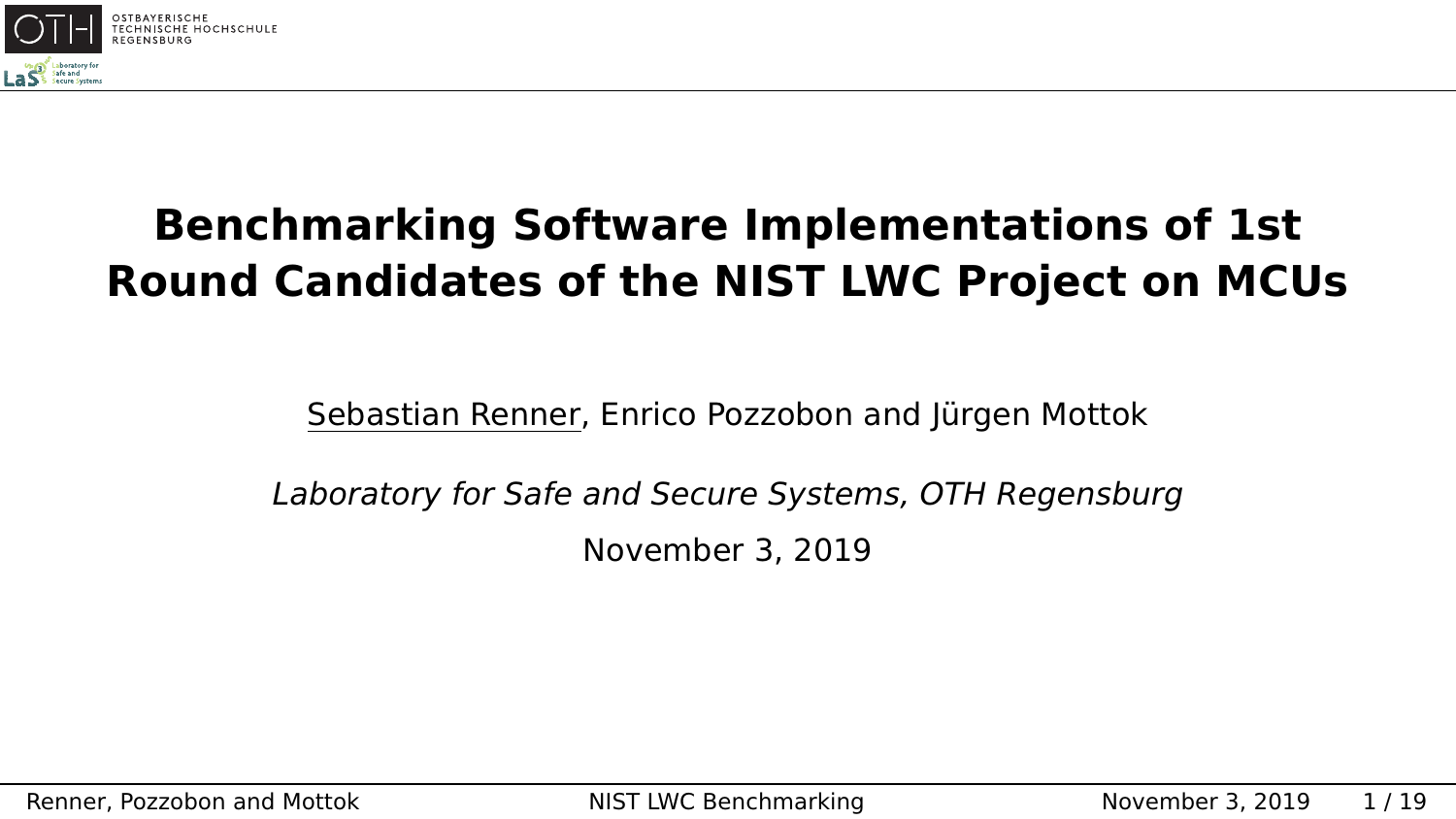

- $\blacktriangleright$  Goals
- $\blacktriangleright$  Framework
- $\blacktriangleright$  Test Setup
- $\blacktriangleright$  Test Cases
- $\blacktriangleright$  Platforms
- $\blacktriangleright$  Results
- ▶ Conclusion & Future Work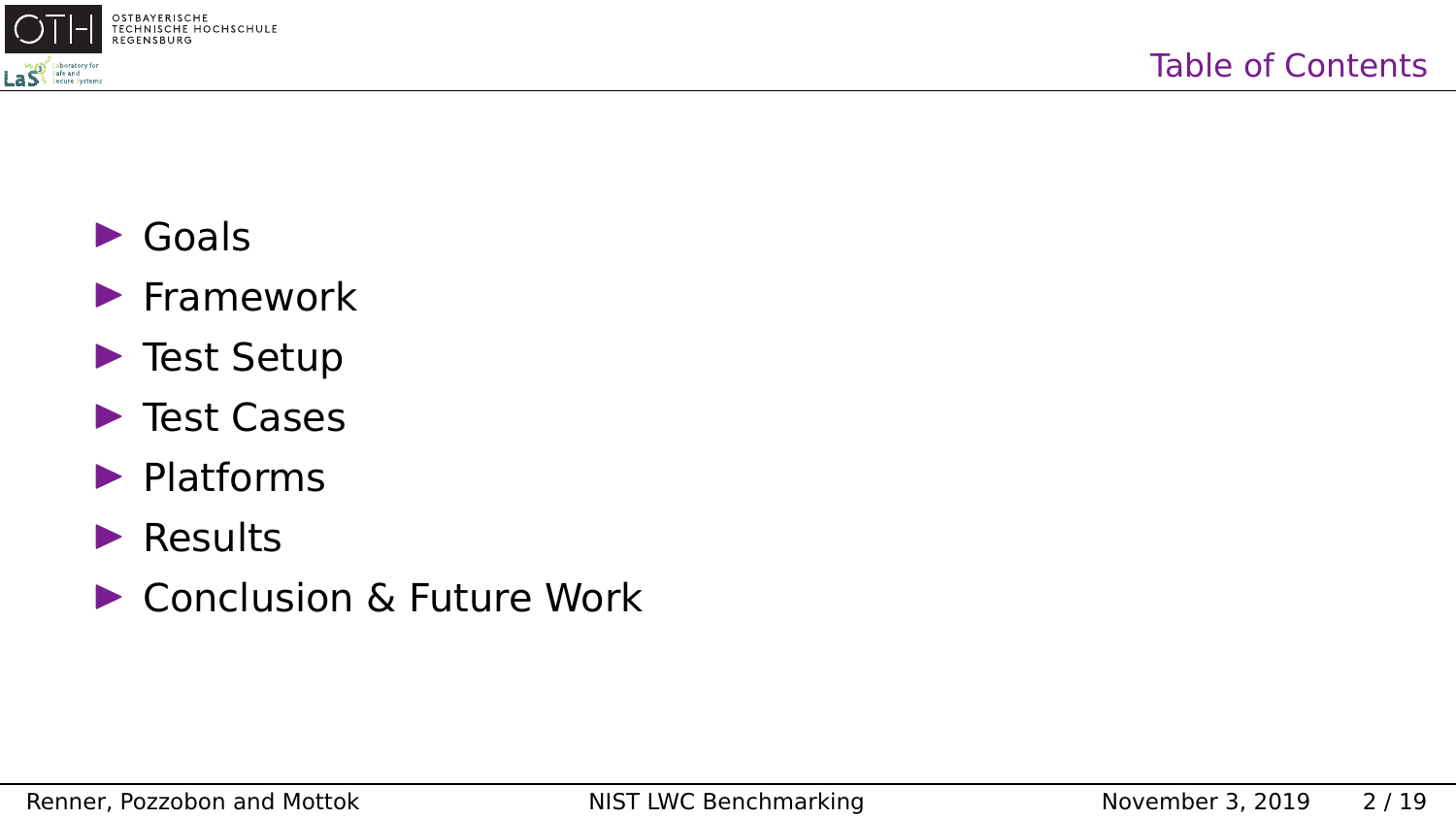

- $\triangleright$  Obtain performance figures for all NIST LWC candidates
- $\blacktriangleright$  Provide results on popular embedded platforms
- $\triangleright$  Test as many cipher variants as possible (per platform)
- $\blacktriangleright$  Fair comparison, i.e. no change of ref. implementations
- $\blacktriangleright$  High degree of automation
- $\blacktriangleright$  Easy extensibility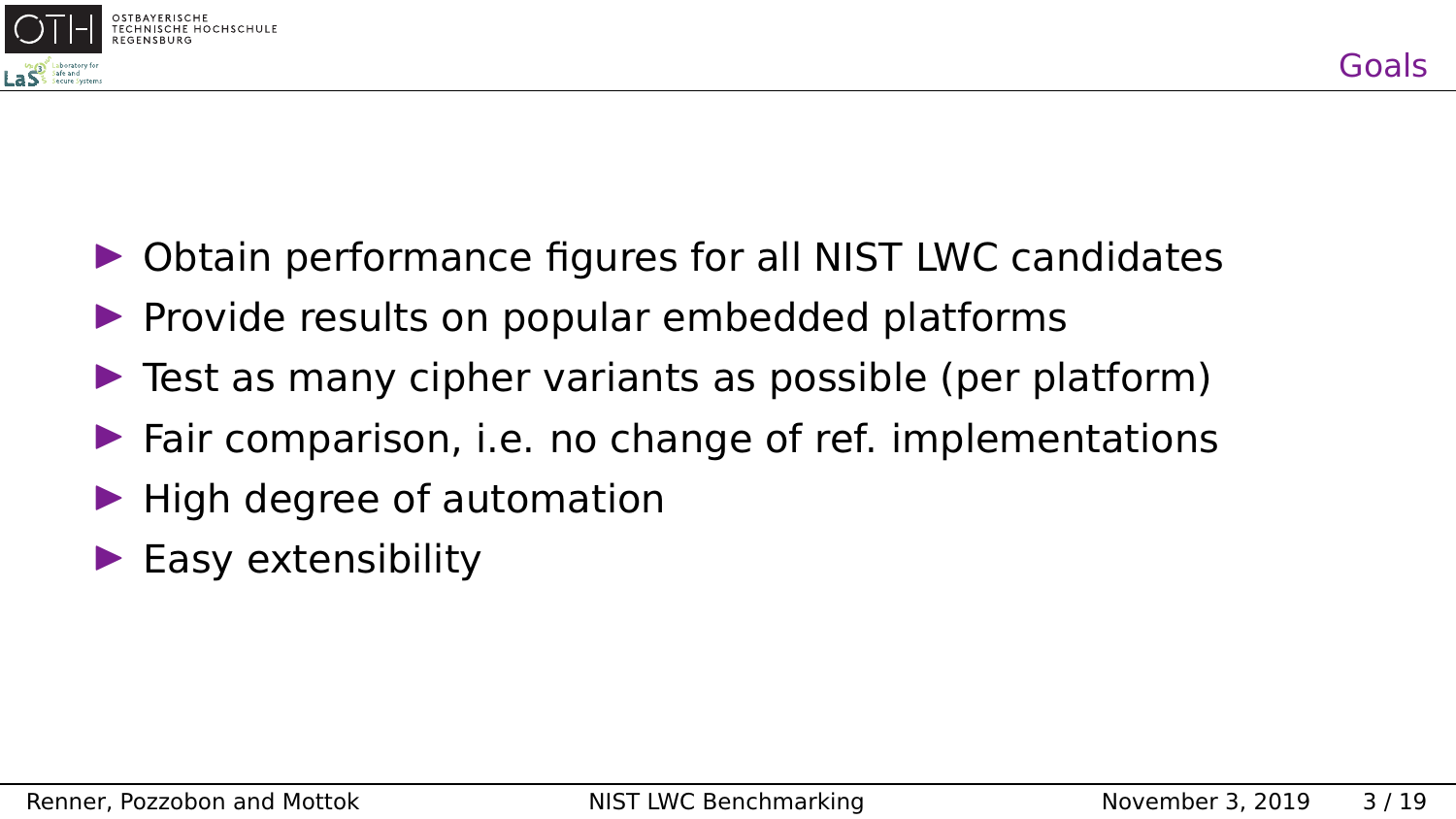

- $\triangleright$  Written in C, Python and Bash
- $\triangleright$  Common test procedure for all platforms
- $\triangleright$  MCU-specific template (platformIO/STM32CubeMX)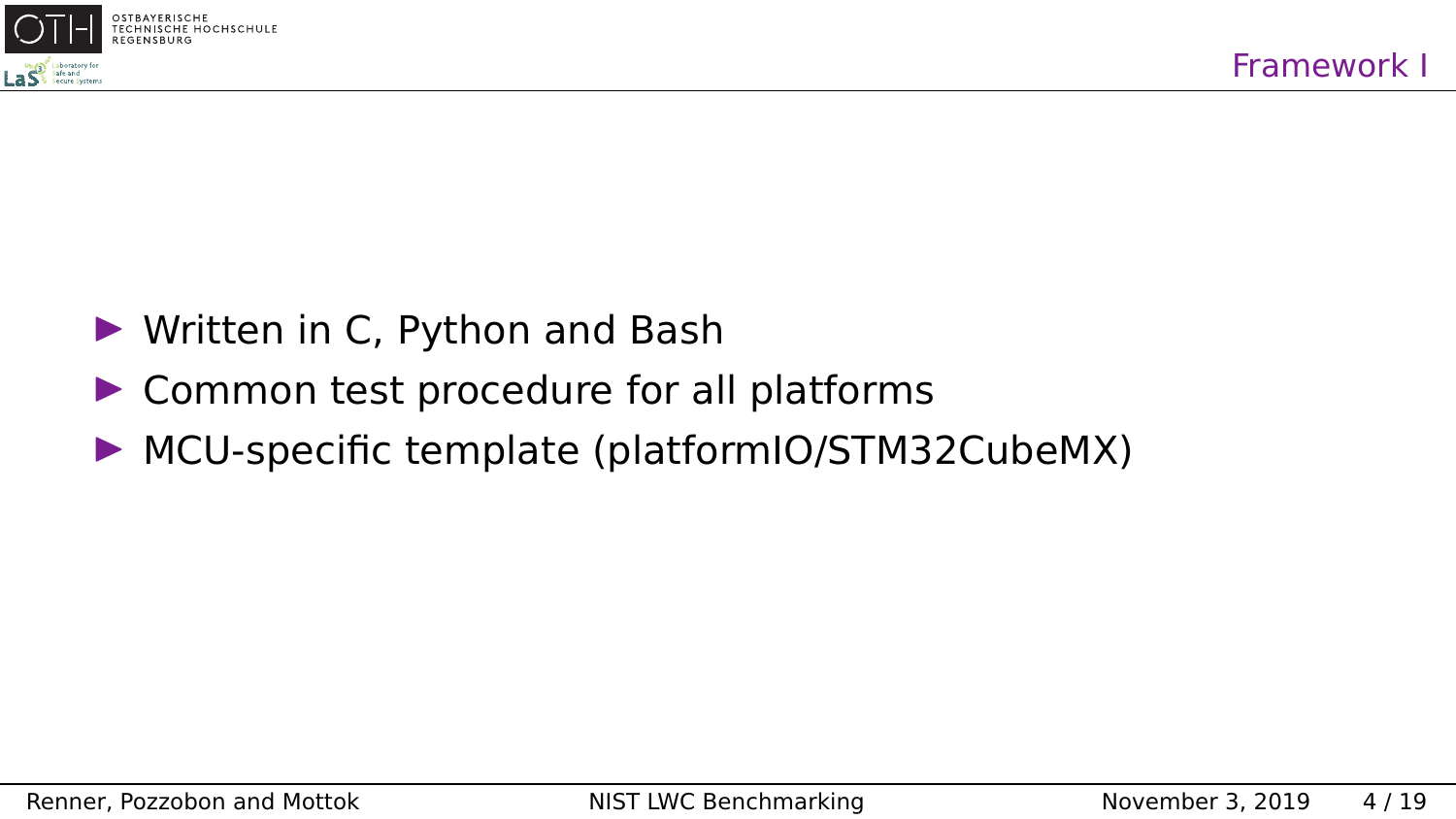

- $\blacktriangleright$  Fully automated compilation and test routine
- $\triangleright$  Measurements are taken directly on the DUT
- $\blacktriangleright$  Use of NIST test vectors and API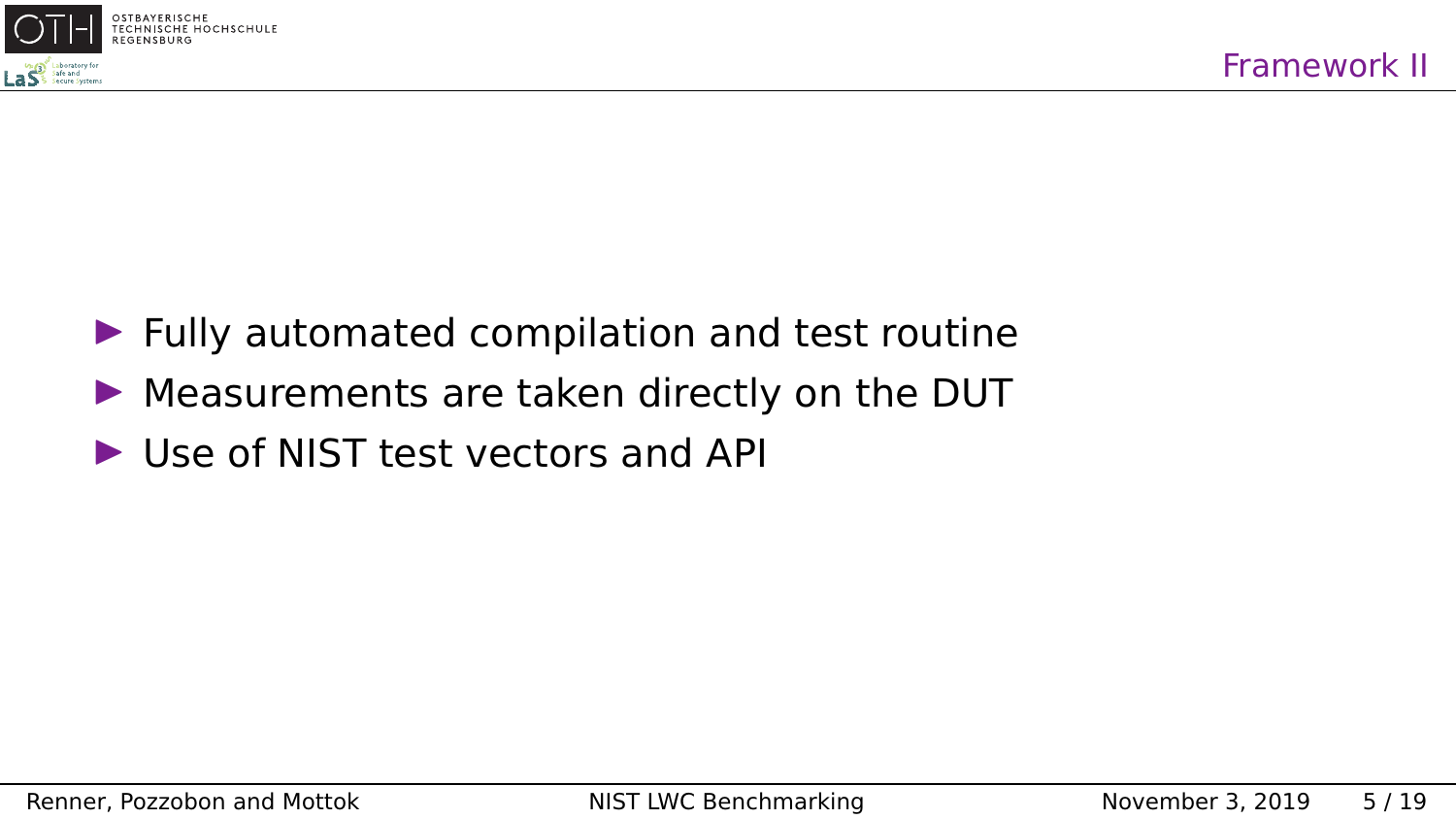



Figure: Core components and data flow of the test framework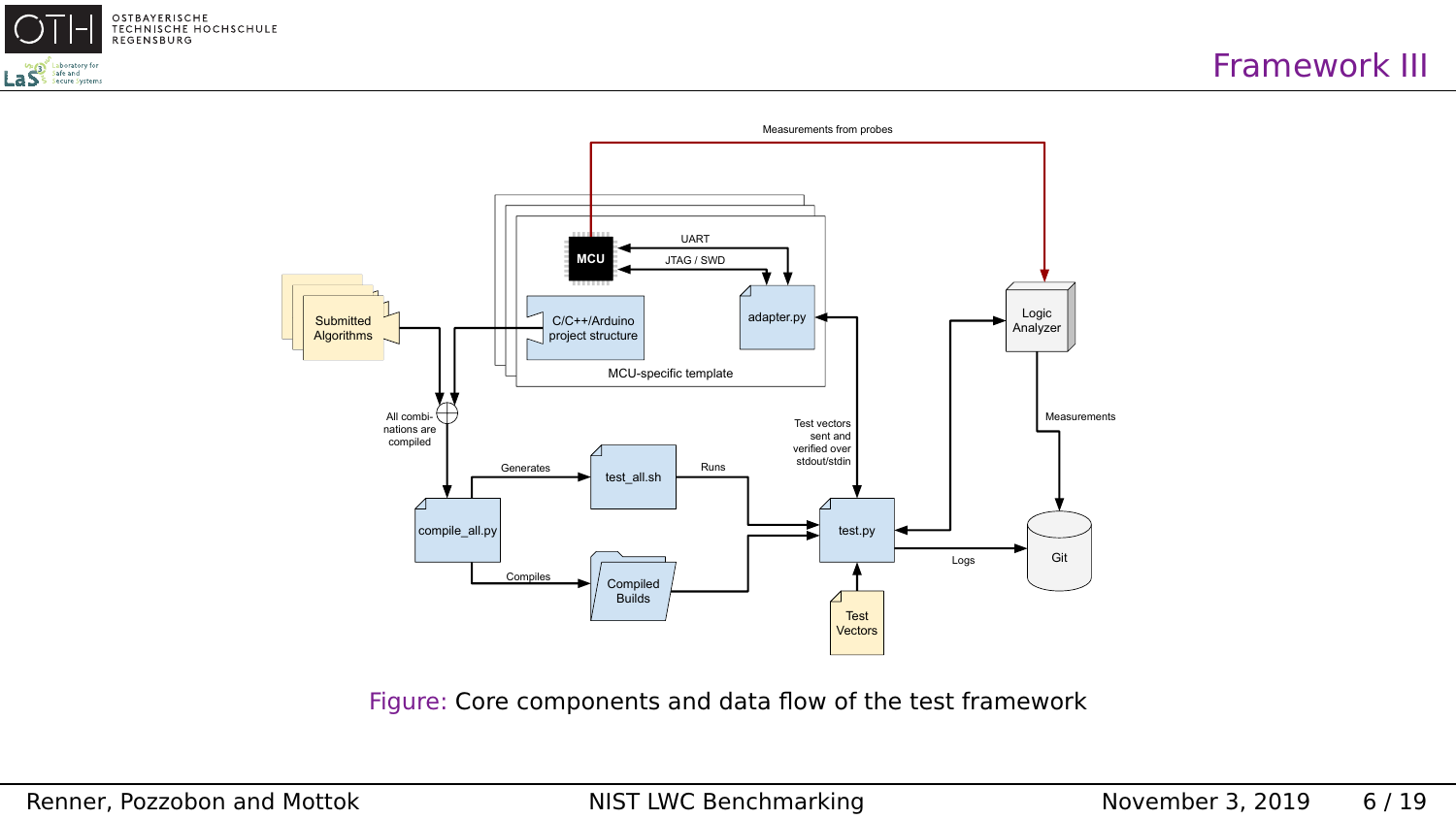

## $\triangleright$  SEGGER J-Link

- $\blacktriangleright$  Saleae logic analyzer
- $\triangleright$  GPIO pull up/down for signaling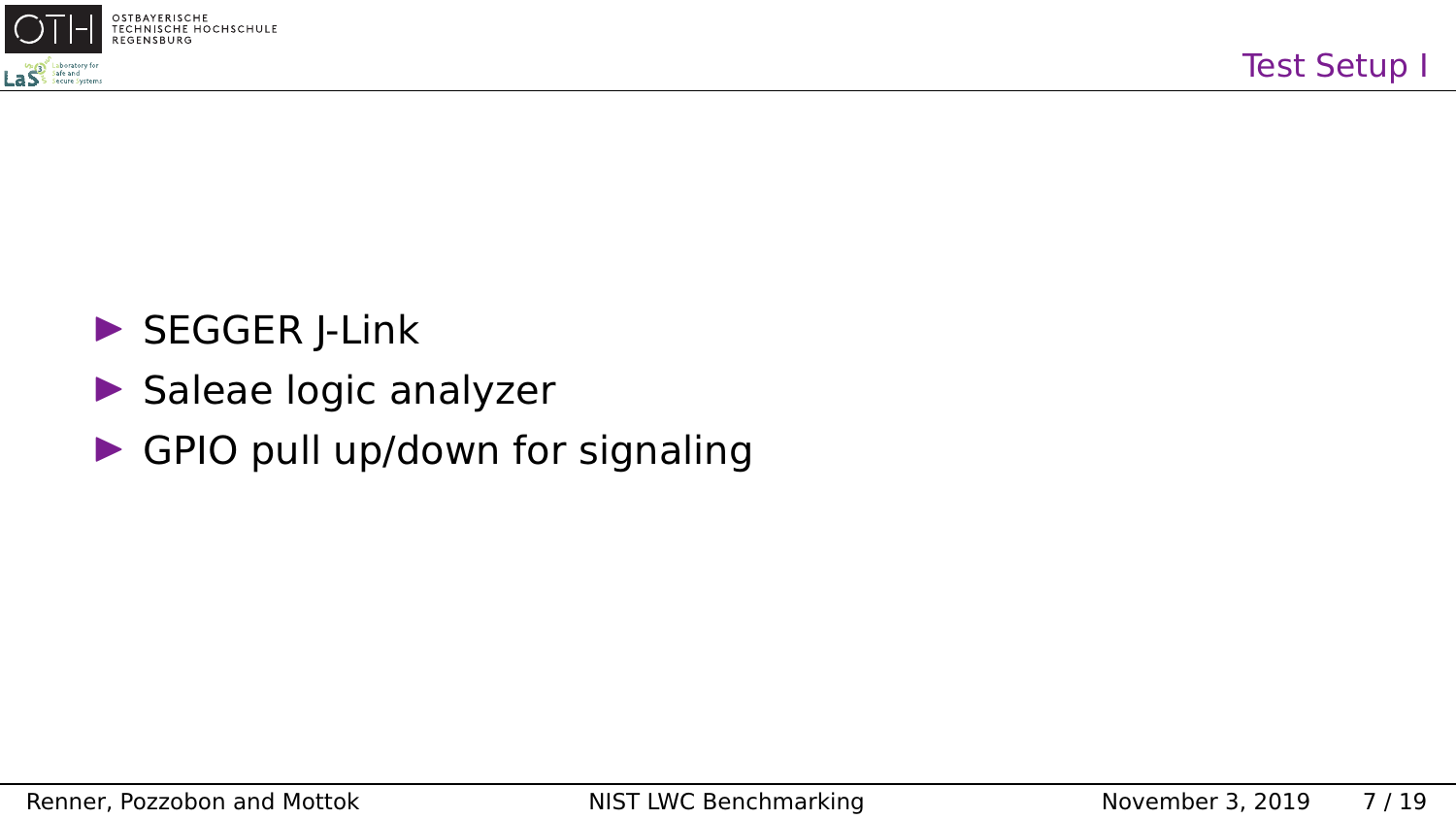



Figure: Benchmark Test Setup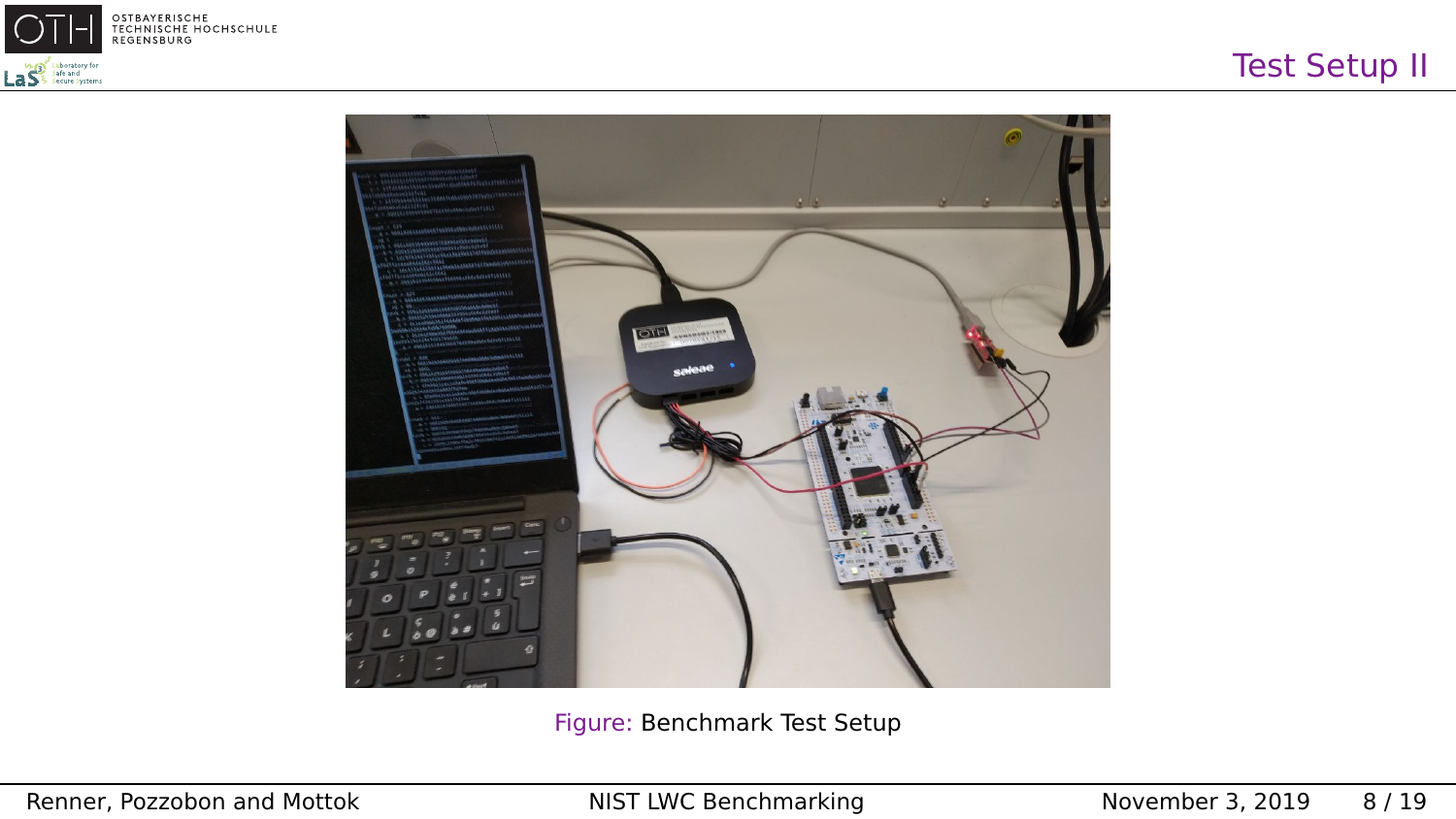

- ▶ Average over 1089 generated NIST test vector en- and decryptions
- $\triangleright$  Expected PT and CT are compared to the results
- $\triangleright$  nocrypt memcpy "algorithm"
- $\triangleright$  AES-GCM implementation stripped out of mbedTLS for reference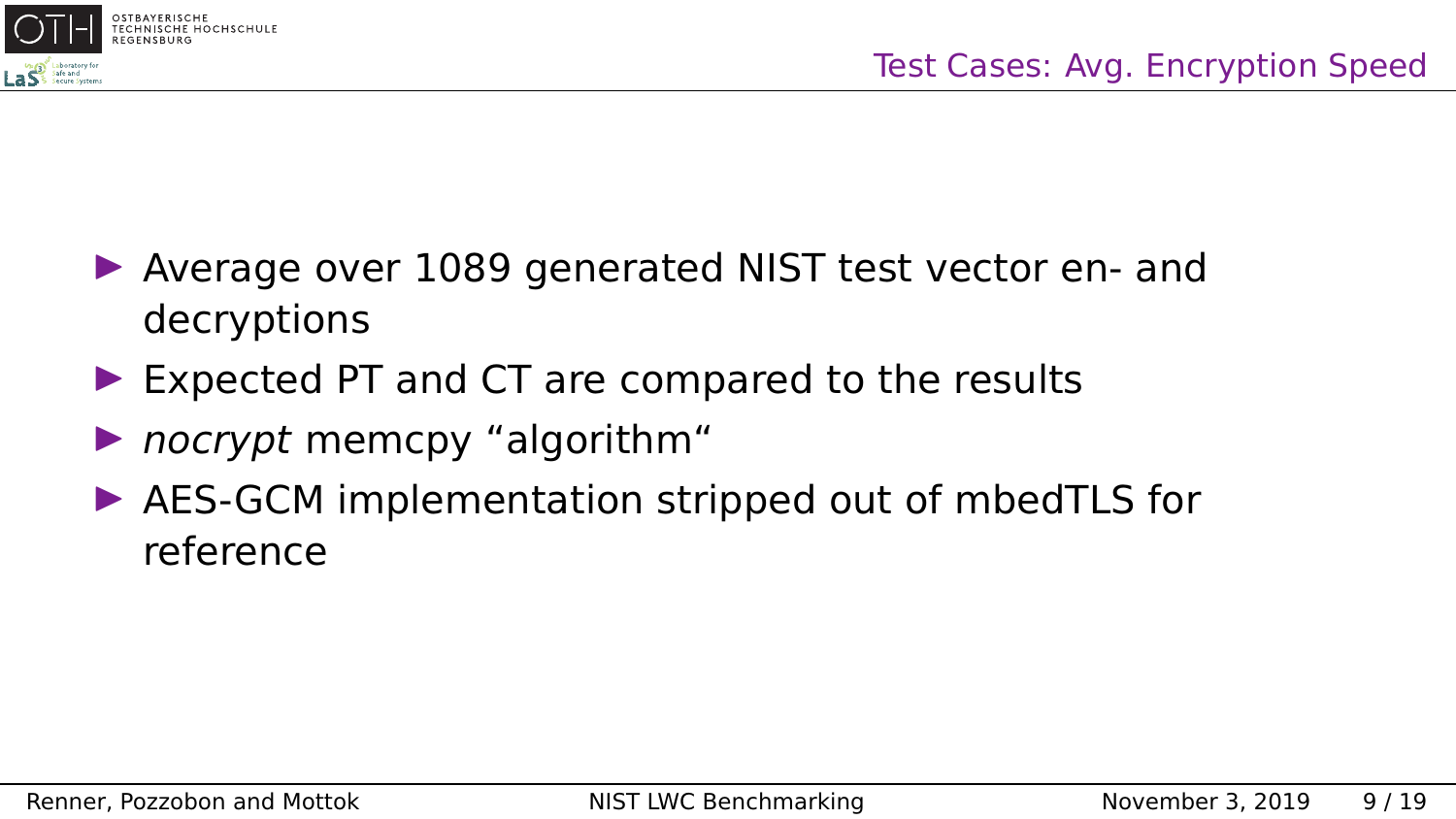

- $\triangleright$  nocrypt template size as baseline
- $\triangleright$  Compilation with optimization for speed (where possible)
- $\blacktriangleright$  Bash script to determine code size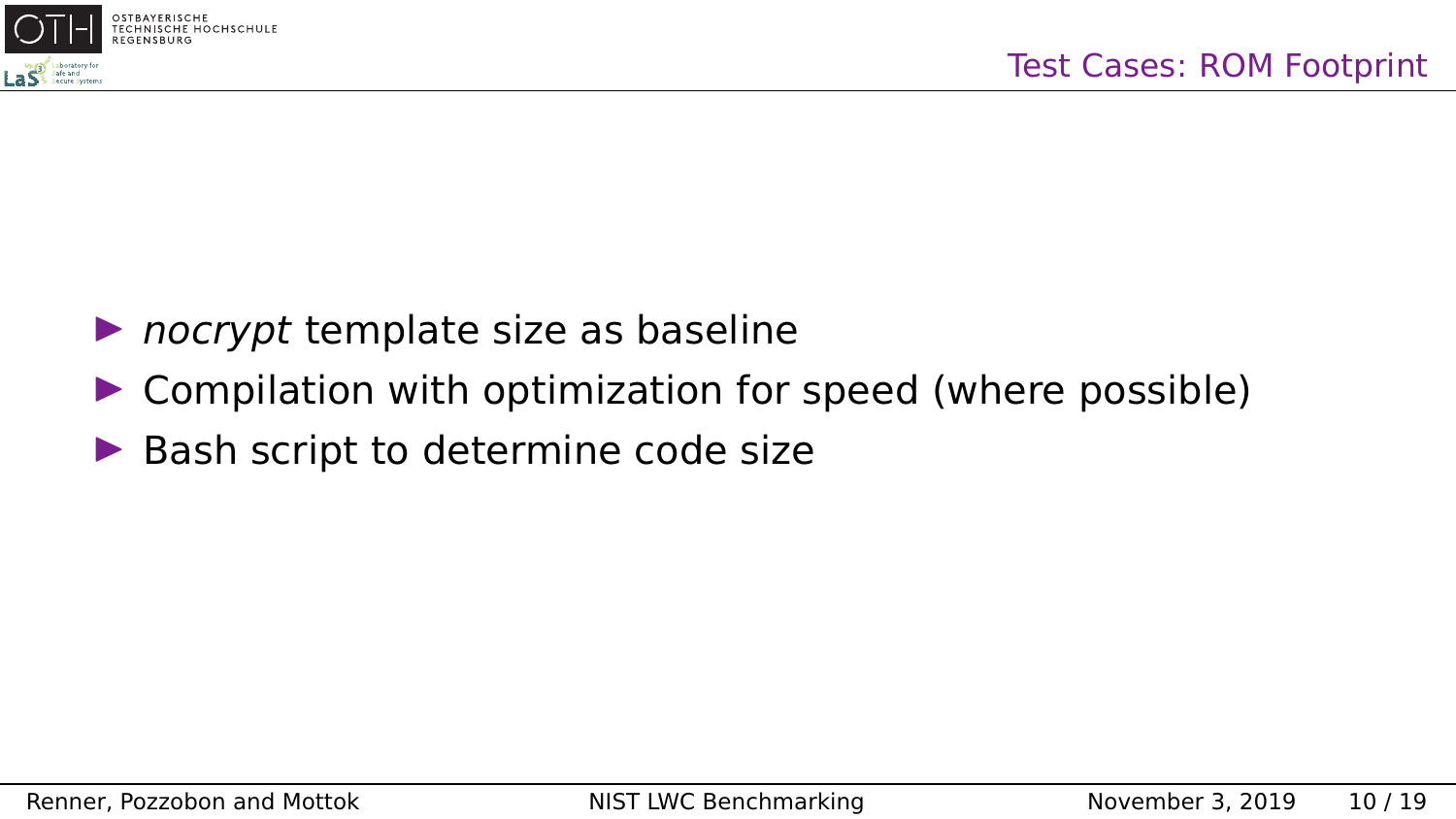

- ▶ Conducted only on the STM32 F746ZG
- $\triangleright$  RAM gets filled with a known pattern
- $\blacktriangleright$  Memory dumped after execution of algorithm(s)
- $\triangleright$  Consecutive untouched memory segments are seen as "unused memory"
- $\triangleright$  nocrypt is used as a reference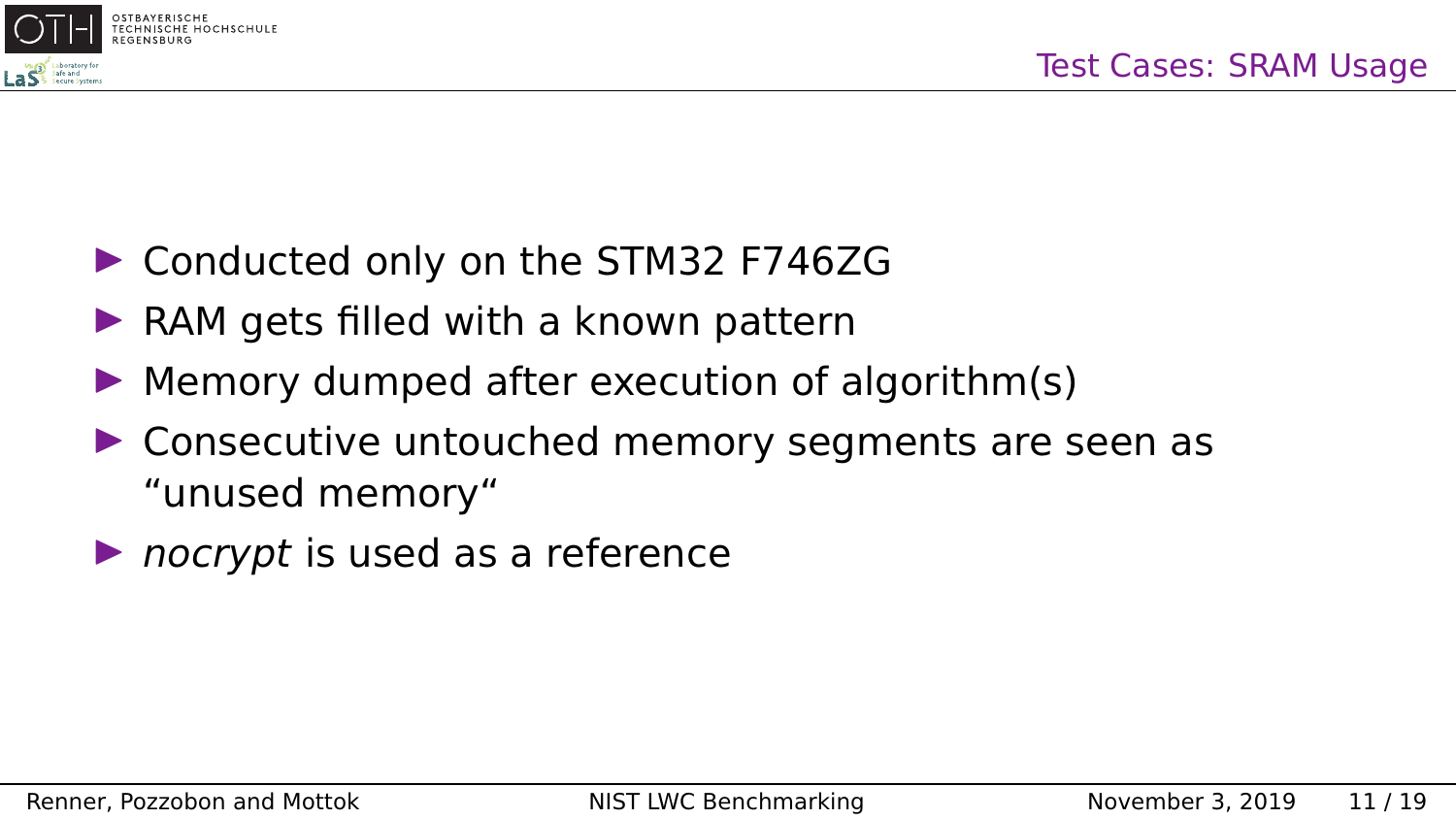



- $\triangleright$  Arduino Uno R3: 8 bit ATmega328P MCU, 16 MHz clock, 32 KB flash
- ▶ STM32F1 "bluepill": 32 bit ARM Cortex-M3 core, 72 MHz clock, 64 KB flash
- $\triangleright$  STM32 NUCLEO-F746ZG: 32 bit ARM Cortex-M4, 216 MHz clock, 1MB flash
- ▶ Espressif ESP32 WROOM: 32 bit Xtensa LX6 MCU, 240 MHz clock, 4 MB flash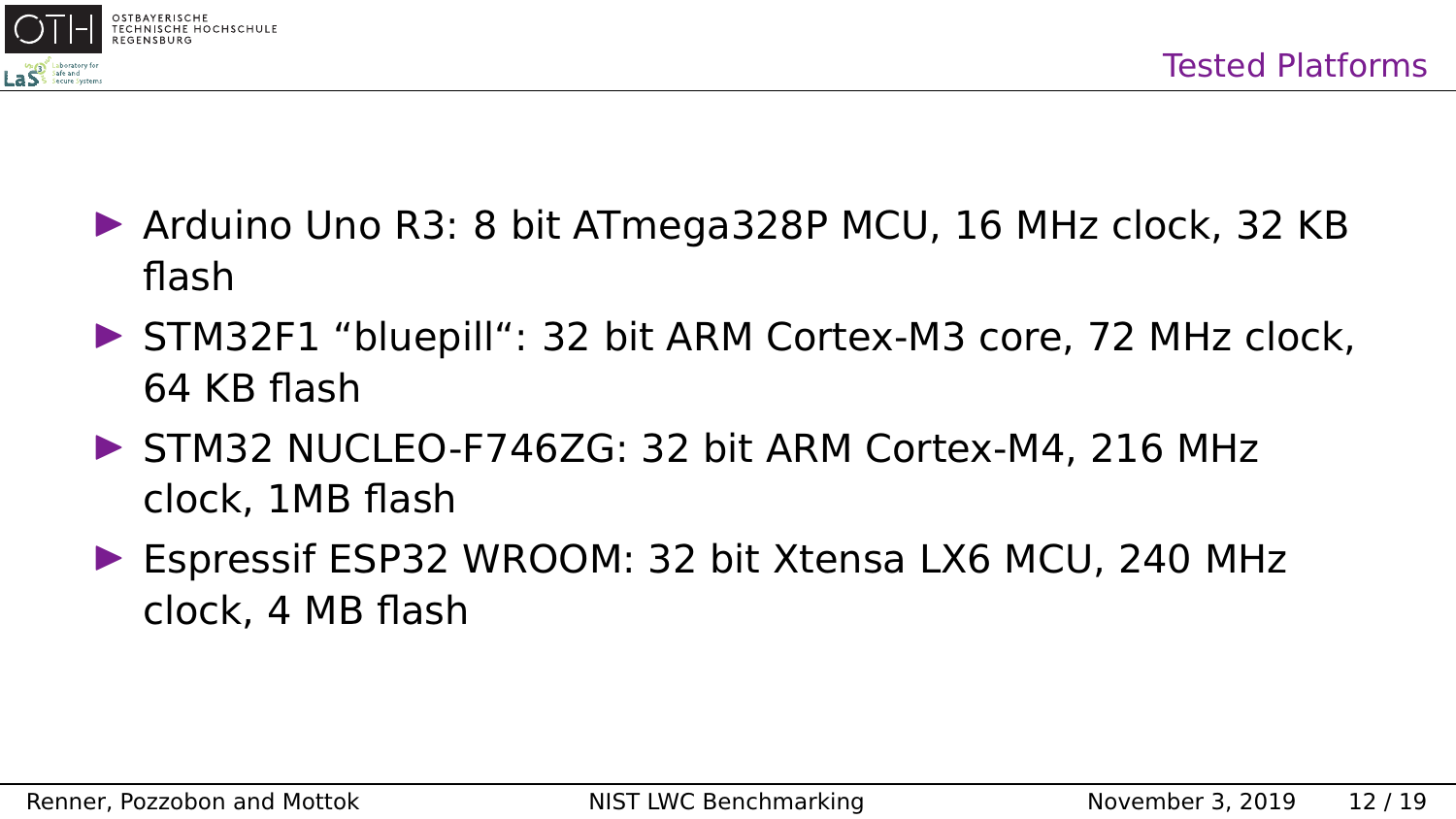



Figure: Ten fastest implementations on the STM32 F746ZG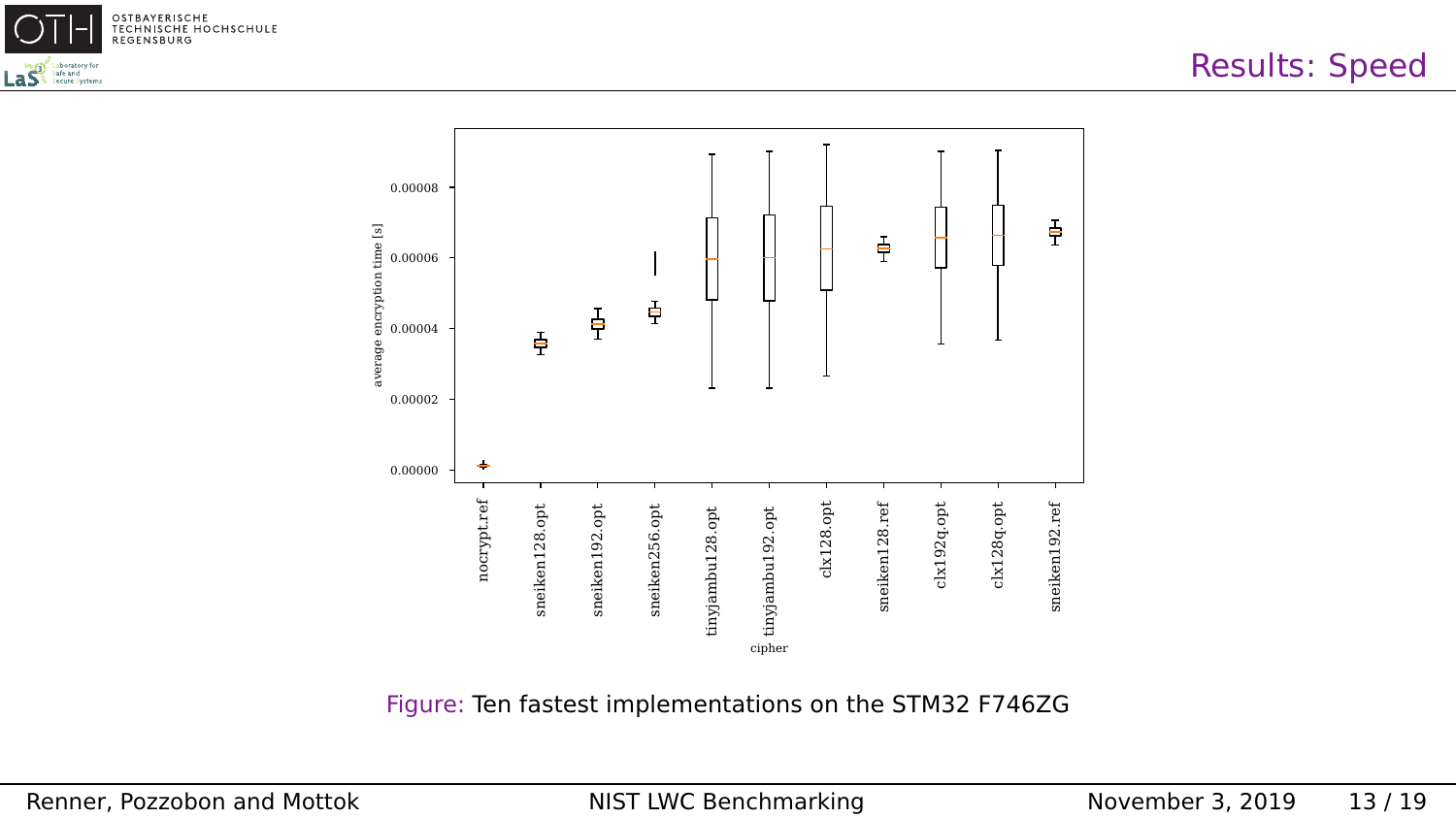



Figure: Ten smallest implementations on the STM32 F746ZG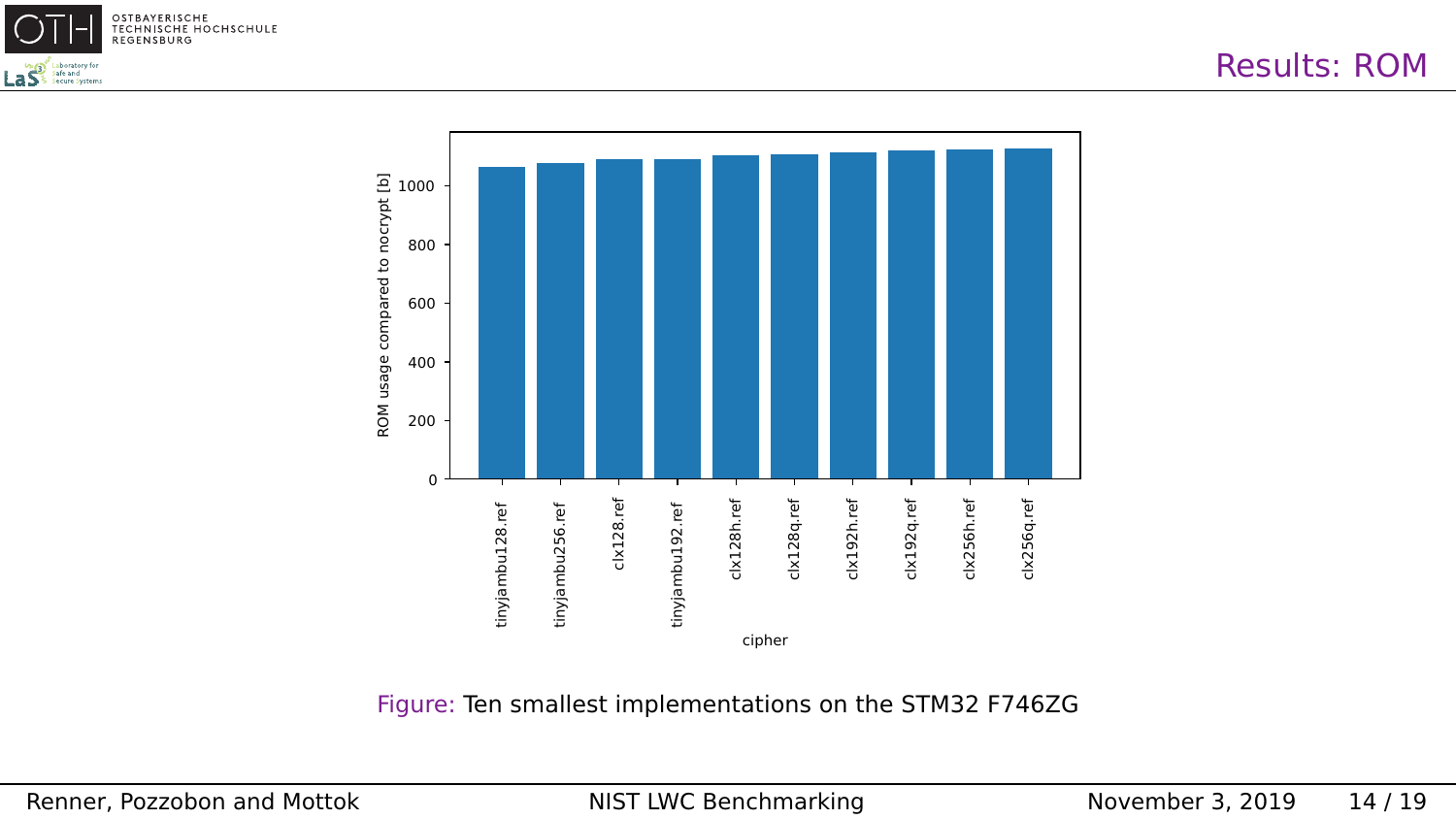



Figure: Ten least RAM-intensive implementations on the STM32 F746ZG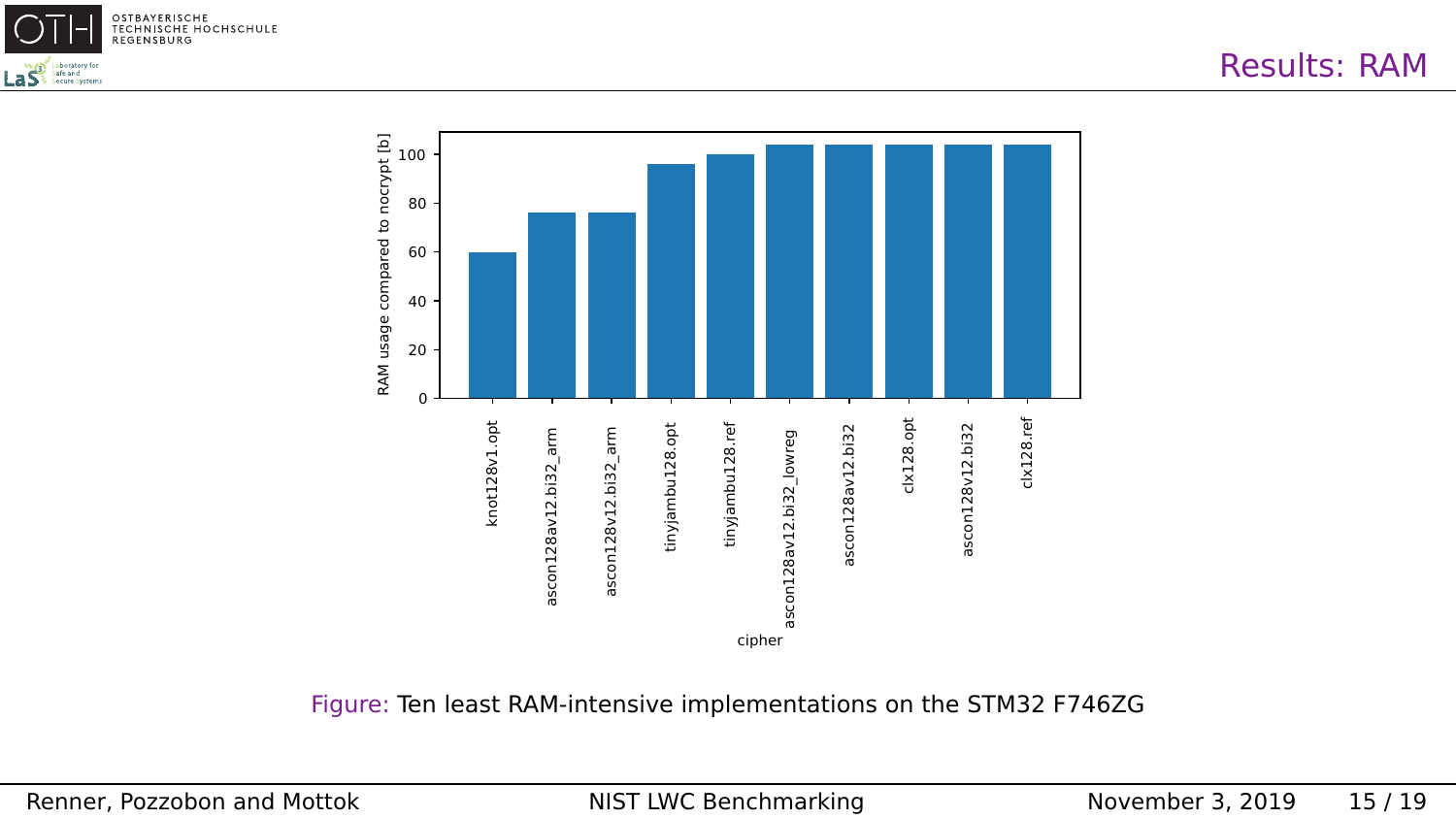



Figure: Test results for top ciphers per test case on the STM32 F746ZG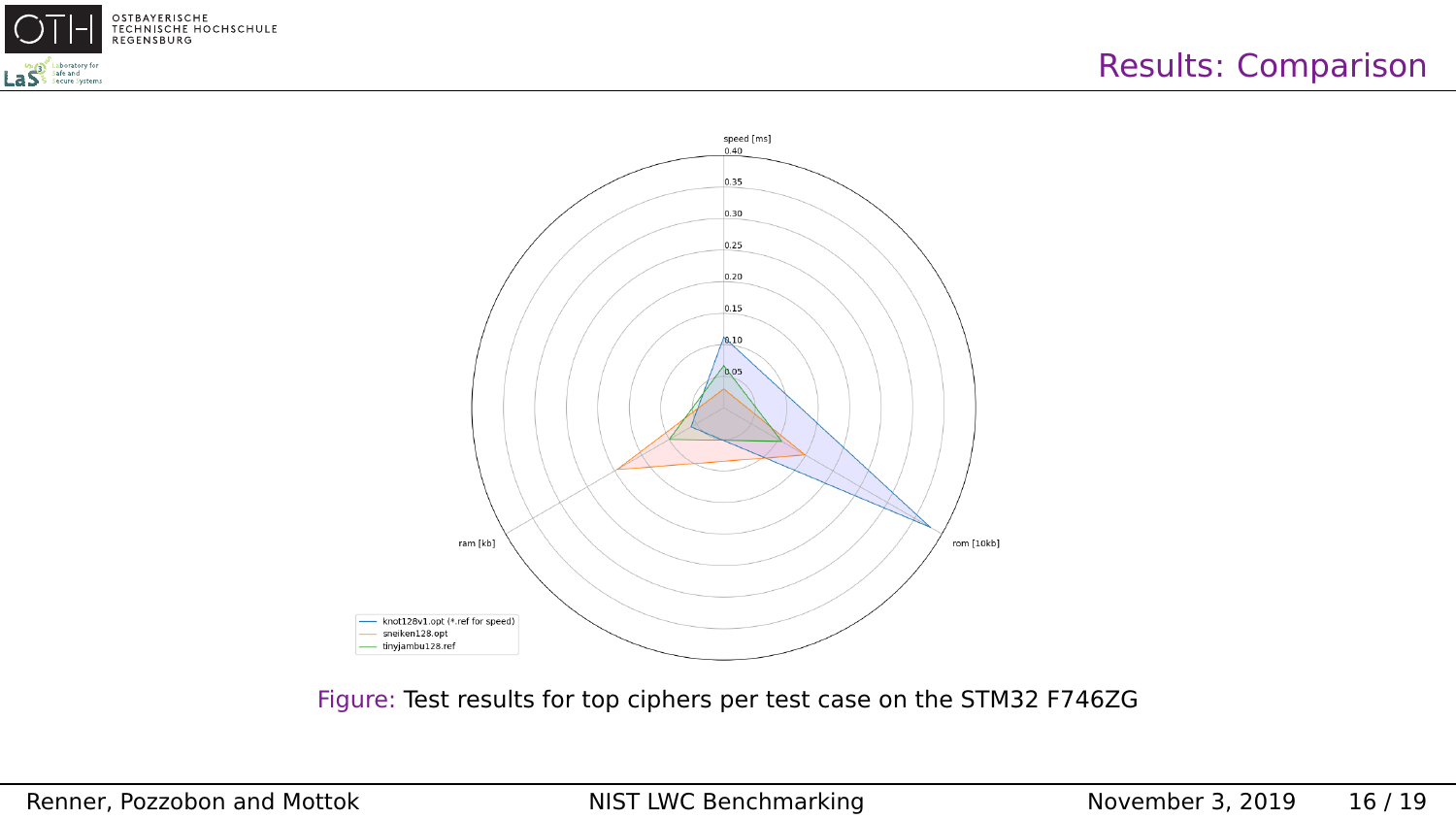

- $\triangleright$  Use of plain reference implementations
- $\triangleright$  Some cipher variants have not been tested (e.g. optimized implementations)
- $\triangleright$  The level of protection against SCA/FI was not taken into account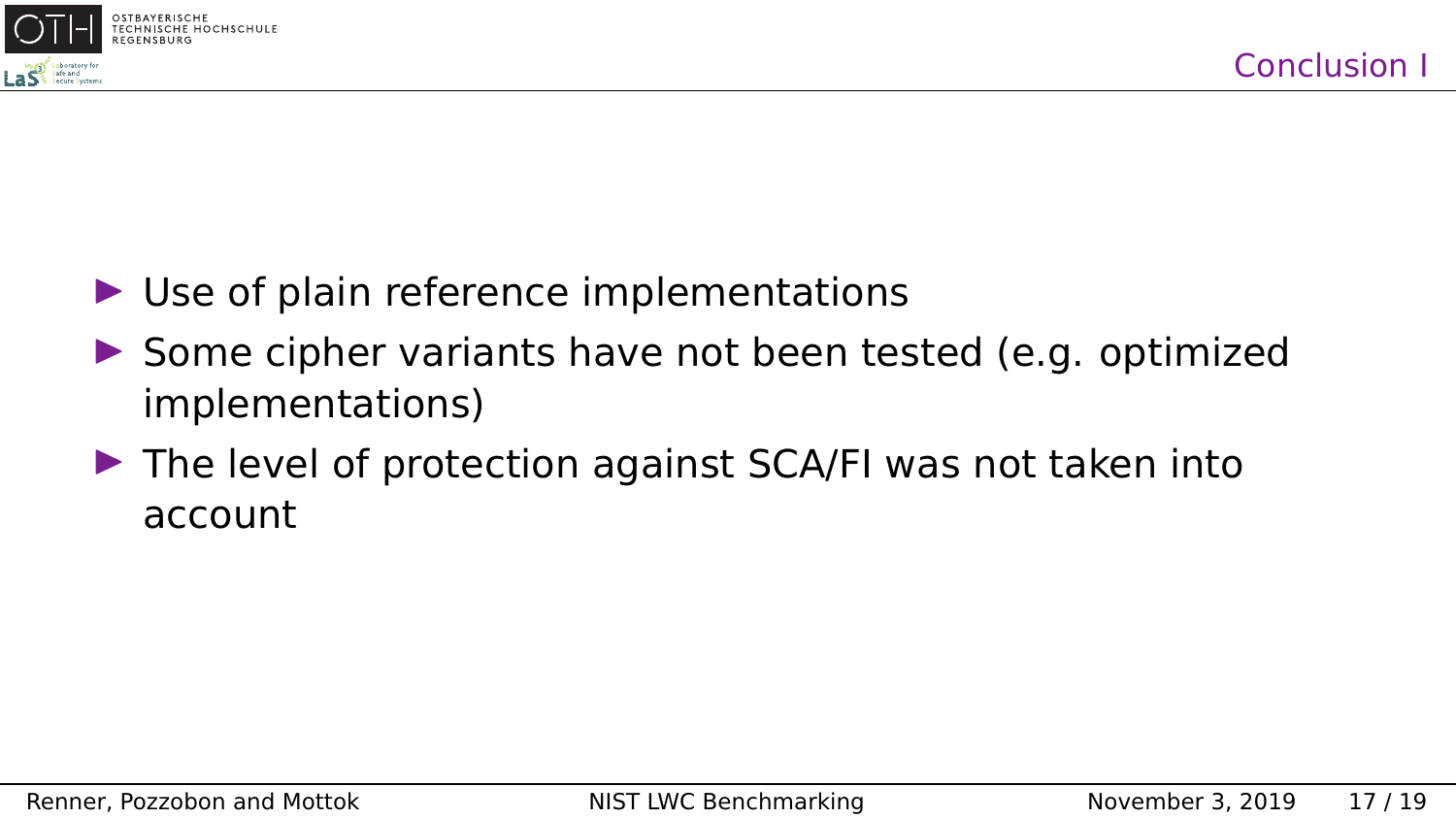

- $\triangleright$  Development of an easily extensible LWC performance evaluation tool for embedded devices
- $\triangleright$  Successful test of 200+ cipher variants (enc/dec test case)
- $\triangleright$  AFS-GCM is neither hest nor worst in all test cases